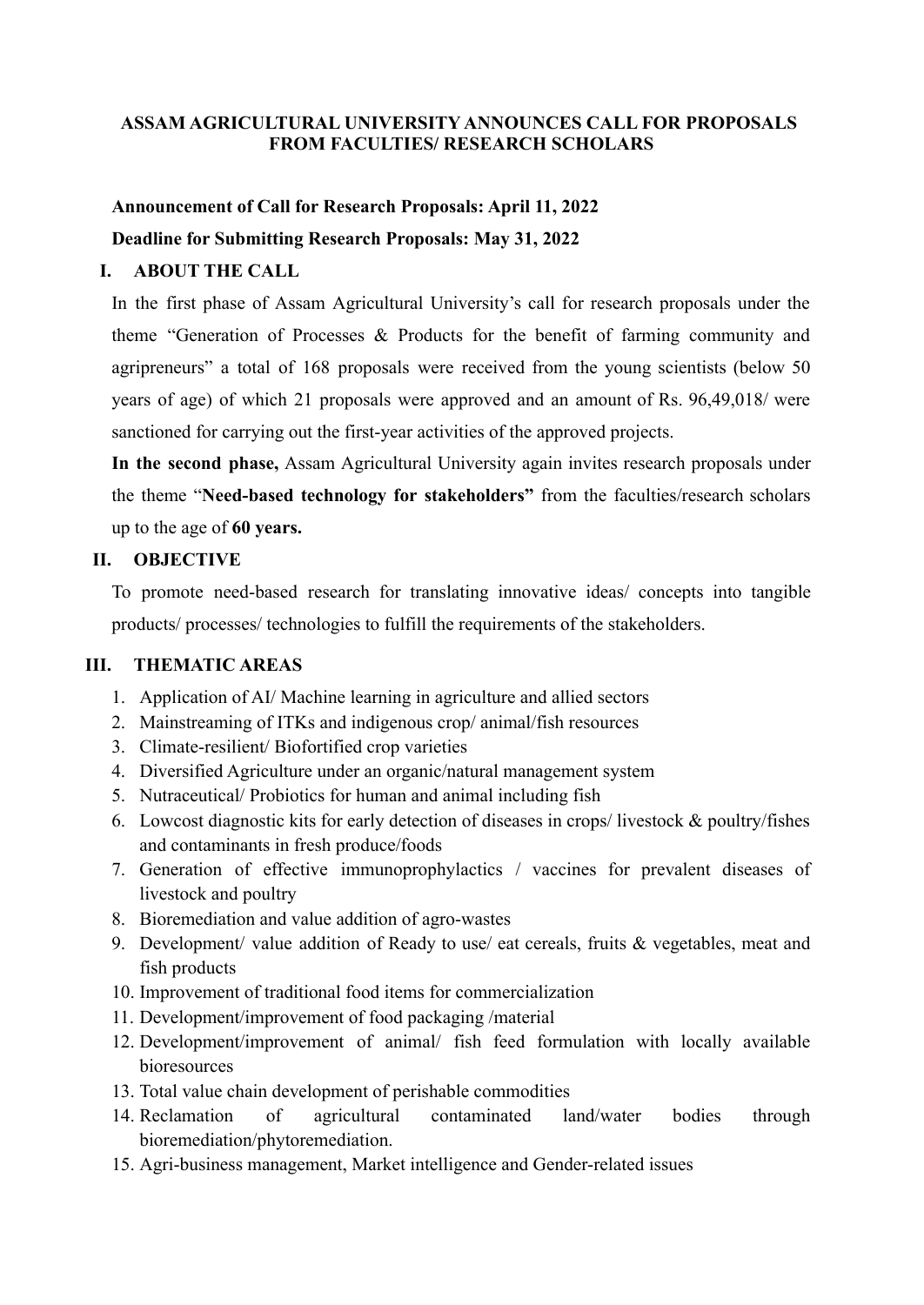- 16. Standardization of agri-techniques through drone application
- 17. Cropping system research
- 18. Biotic and abiotic stress management
- 19. Hi-tech horticulture
- 20. Bio-diversity management
- 21. Market-led impact analysis

## **IV. PROJECT DURATION**

Concept notes may be planned for **three** years.

## **V. WHO CAN APPLY?**

The concept note can be submitted by

- 1. Researchers/ faculty members working in a regular capacity at AAU
- 2. Applicants must be less than 60 years of age.
- 3. Interdisciplinary/Inter-Institutional collaboration is encouraged.
- **4.** The Principal Investigator must have a proven record of expertise in the proposed project**.**

# **VI. HOW TO APPLY?**

A Concept Note of 2-3 pages as per the following outline must be submitted:

- **Title:** The title of the proposed project
- **Proposed by:** Name, address and affiliation of the applicant
- **● Rationale:** The set of reasons or the logical basis of the proposed concept
- **● Objectives:** Specific goals of the proposed idea
- **● Hypothesis:** Idea to be tested
- **Workplan with timeline (Three Years):** A systematically tabulated sequence of activities under the objectives with a proper timeline for three years.
- **● Outputs:** Specific results expected from the project
- **● Expected Outcome:** The overall product/process/technology
- **● Budget Summary:** The concept note should be submitted with the budget summary as per the funding guidelines stated below.

## **VII. FUNDING**

The funds will be released against the approved projects by AAU on annual basis after reviewing the progress report submitted by the Principal Investigator (PI):

- 1. Each project may be allocated a maximum of **15 lakhs INR for three years**.
- 2. **Equipment:** No provision for purchasing of equipment. However, minor repairing of existing equipment may be allowed